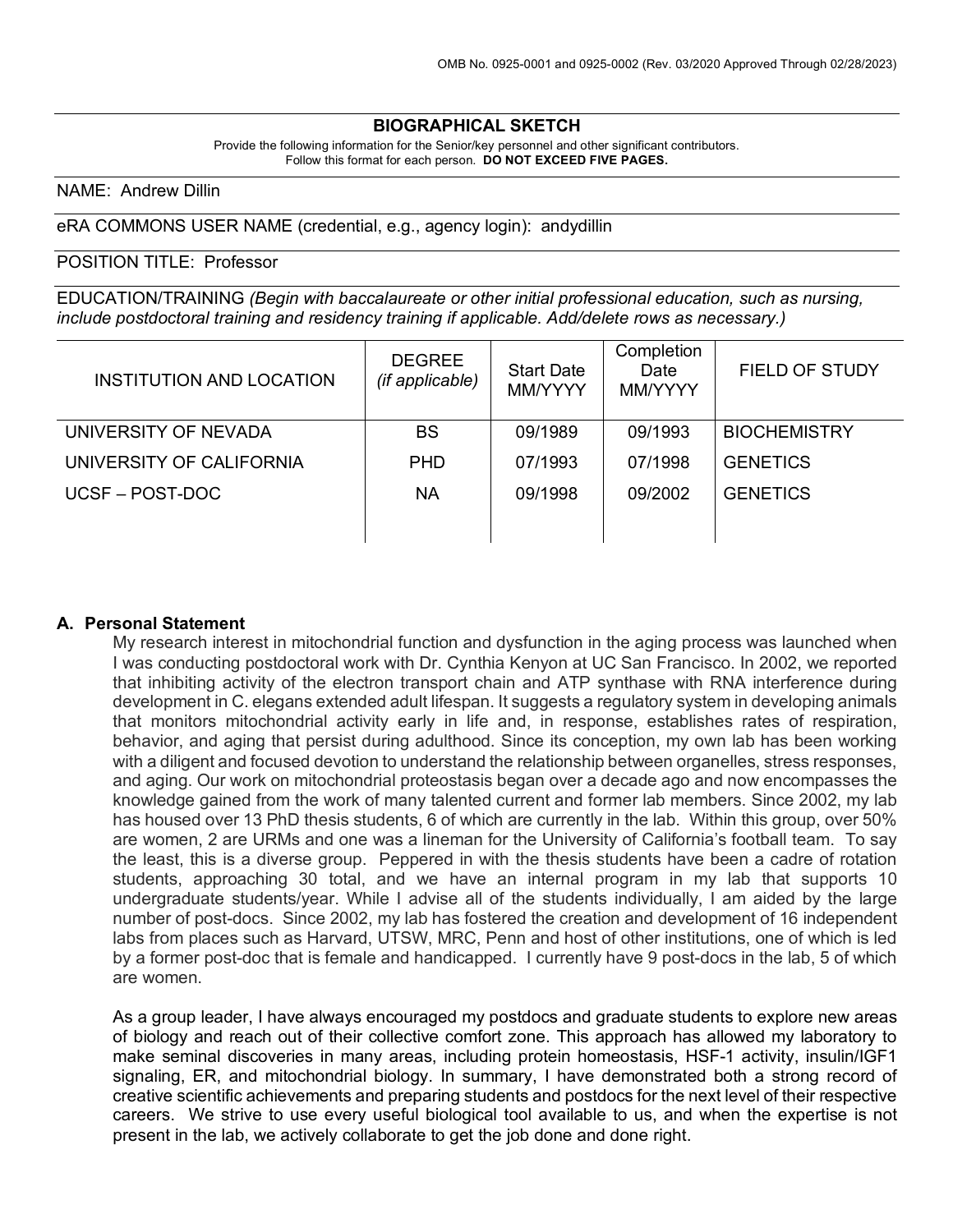# **B. Positions and Employment**

- Undergraduate Student with Dr. Jeff Seemann, University of Nevada. Regulation of RUBISCO in the spinach plant.
- 1991-1993 Undergraduate Student with Dr. Ardythe McCracken, University of Nevada. ER associated protein degradation.
- 1993-1998 Graduate Student with Dr. Jasper Rine, University of California, Berkeley. Studies of transcriptional repression, regulation of replication initiation and mitosis in yeast.
- 1998-2002 Postdoctoral Fellow with Dr. Cynthia Kenyon, University of California, San Francisco, Determinants of longevity in the nematode *Caenorhabditis elegans.*
- 2002-2007 Assistant Professor, The Salk Institute for Biological Studies, Molecular and Cell Biology Laboratory La Jolla, CA
- 2007-2011 Associate Professor, The Salk Institute for Biological Studies, Molecular and Cell Biology Laboratory, La Jolla, CA
- 2007-2012 Adjunct Associate Professor, University of California, San Diego, CA
- 2008-present Investigator, Howard Hughes Medical Institute
- 2009-2012 Director, Glenn Center for Aging Research at the Salk Institute
- 2011-2012 Professor, The Salk Institute for Biological Studies, Molecular and Cell Biology Laboratory, La Jolla, CA
- 2012-present Professor, University of California at Berkeley, Molecular and Cell Biology Department

# **C. Contributions to Science**

1. Communication of mitochondrial stress. The PI discovered that mitochondrial stress in one tissue can be communicated to distal, unaffected tissue to ensure longevity and health. Within these discoveries, the hypothesis of a mitokine molecule that travels from perturbed neurons to the periphery was put forth. Serotonin has been shown to be an important mediator of this event, along with several chromatin modifiers in both the sending and receiving cells.

Berendzen KM, Durieux J, Shao LW, Tian Y, Kim HE, Wolff S, Liu Y, **Dillin** A. Neuroendocrine Coordination of Mitochondrial Stress Signaling and Proteostasis. Cell. 2016 Sep 8;166(6):1553- 1563. PMID: 27610575

Merkwirth C., Jovaisaite V., Durieux J., Matilainen O., Jordan S.D., Quiros P.M., Steffen K.K., Williams, E.G., Mouchiroud L., Uhlein S.N., Murillo V., Wolff S., Shaw R.J., Auwerx J\*, and Dillin A.G.\* A conserved class of histone demethylases regulate mitochondrial stress-induced longevity. Cell. 2016 May 19;165(5):1209-23. PMID: 27133168

Tian Y, Garcia G, Bian Q, Steffen KK, Joe L, Wolff S, Meyer BJ, **Dillin** A. Mitochondrial Stress Induces Chromatin Reorganization to Promote Longevity and UPR(mt). Cell. 2016 May 19;165(5):1197-208. PMID: 27133166

Durieux, J. Wolff, S. & Dillin A. (2011). The cell non-autonomous nature of electron transport chainmediated longevity. Cell, 144(1), 79-91. PMCID: PMC3062502.

Dillin A, Hsu AL, Arantes-Oliveira N, Lehrer-Graiwer J, Hsin H, Fraser AG, Kamath RS, Ahringer J, Kenyon C. Rates of behavior and aging specified by mitochondrial function during development. Science. 2002;298(5602):2398-401. PMID: 12471266.

2. Made the fundamental discovery that protein stress in one cell's organelles can be communicated to distal cells yet to undergo proteotoxic stress. Dillin has shown that damage in the mitochondrial proteome of nerve cells can be communicated to distal cells, using a signal he termed the mitokine. Important papers for this discovery are found above. In Addition to the mitokine hypothesis, Dillin found a similar system for the communication of stress within the endoplasmic reticulum and by cytoplasmic heat shock transcription factor HSF-1.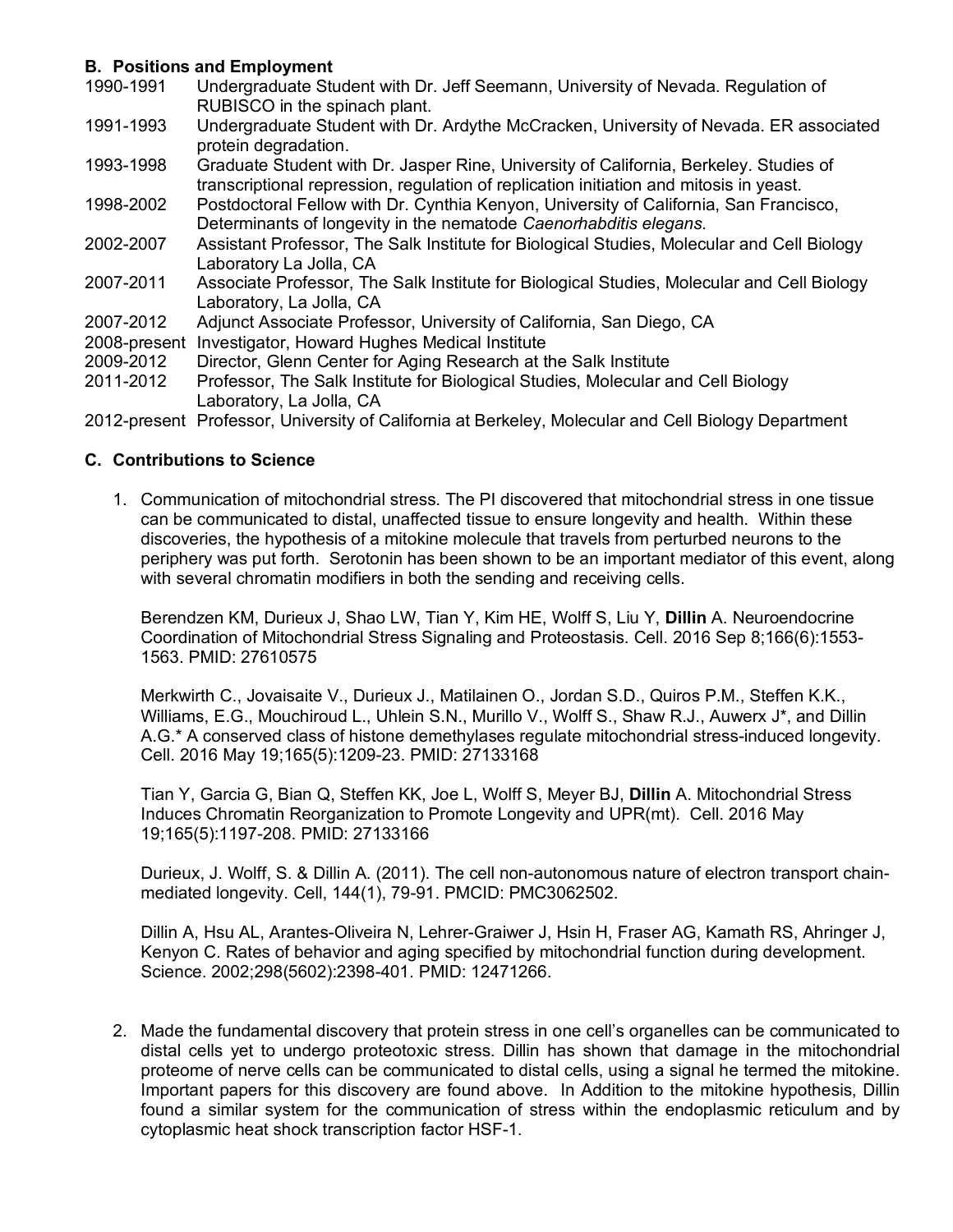Taylor, R. & Dillin, A. (2013). XBP-1 is a cell-nonautonomous regulator of stress resistance and longevity. Cell,153(7), 1435-47. PMCID: PMC4771415.

Douglas, P, Baird N, Simic M, Uhlein S, McCormick M, Kennedy B, Dillin A. Heterotypic Signals from Neural HSF-1 Separate Thermotolerance from Logevity. Cell Reports 12, 1196–1204 August 18, 2015. PMID: 26257177

Daniele JR, Higuchi-Sanabria R, Durieux J, Monshietehadi S, Ramachandran V, Tronnes SU, Kelet N, Sanchez M, Metcalf MG, Garcia G, Frankino PA, Benitez C, Zeng M, Esping DJ, Joe L, Dillin A.  $UPR_{ER}$  promotes lipophagy independent of chaperones to extend life span. Sci Adv. 2020 Jan 1;6(1)

Frakes AE, Metcalf MG, Tronnes SU, Bar-Ziv R, Durieux J, Gildea HK, Kandahari N, Monshietehadi S, Dillin A. Four glial cells regulate ER stress resistance and longevity via neuropeptide signaling in *C. elegans*. Science. 2020 Jan 24;367(6476):436-440. PMID: 31974253

3. The first report in which of an aging pathway was altered to combat an age related neurodegenerative disease. While Dillin first reported the effects of IGF-1 signalling on Aβ toxicity in worms, he later demonstrated that his findings were conserved in a mouse model for Alzheimer's Disease (AD), opening up a novel pathways that can be targeted by therapeutics in an attempt to treat this devastating disease. This work also provided the first experimental evidence that formation of Aβ plaques from toxic Aβ oligomers is a protective event along the course of Alzheimer's Disease progression. This work was initially met with scepticism by the Alzheimer's field, as his results suggested that oligomers of Aβ acted as a more toxic species, while plaques alternatively could provide a protective value in the disease progression *in vivo*. Since his discovery, however, this body of work has become well accepted by nearly all of those who study protein-misfolding diseases. This work was first described in the worm and later confirmed in the mouse by Dillin; more recently, others have confirmed these findings using patient brains. More recently, Dillin has expanded out his findings to show that HSF-1 plays multiple roles beyond just the upregulation of chaperones, and instead works to protect the cell by mediating cytoskeletal health during aging.

Cohen, E., Bieschke, J., Perciavalle, R., M., Kelly, J. W. & Dillin, A. (2006). Opposing activities protect against age-onset proteotoxicity. Science, 313(5793),1604-1610. PMID: 16902091

Cohen, E. Paulsson, J.F., Blinder, P., Burstyn-Cohen, T., Du, P., Estepa, G., Adame, A., Pham, H.M., Holzenberger, M., Kelly, J.W., Masliah, E. & Dillin, A. (2009). Reduced IGF-1 Signaling Delays Age Associated Proteotoxicity in Mice. Cell, 139(6),1157-69. PMCID: PMC3017511.

Baird NA, Douglas PM, Simic MS, Grant AR, Moresco JJ, Wolff SC, Yates JR 3rd, Manning G, Dillin A.(2014). HSF-1-mediated cytoskeletal integrity determines thermotolerance and life span. Science, 346(6207), 360-3. PMID: 25324391

4. Identification of the first factor essential and specific for diet restriction induced longevity. Since the first discovery of diet restriction mediated longevity reported by McCay in 1929, the aging field has long searched for the underlying genetic requirements of this process. In a string of Nature papers Dillin reported and characterized conserved components of the genetic pathway required for this phenomenon. Dillin is thus accredited with the discovery of the genetics behind the diet restriction pathway. The pathway he discovered in worms has subsequently been shown to play a role in the regulation of glucose homeostasis, insulin secretion, hepatic triglyceride synthesis, fatty acid transport, and IGF-1 signalling, in adult, mammalian cells.

Panowski, S., Wolff, S., Aguilaniu, H. & Dillin, A. (2007). PHA-4/Foxa mediates diet-restrictioninduced longevity of C. elegans. Nature, 447(7144), 550-556. PMID: 17476212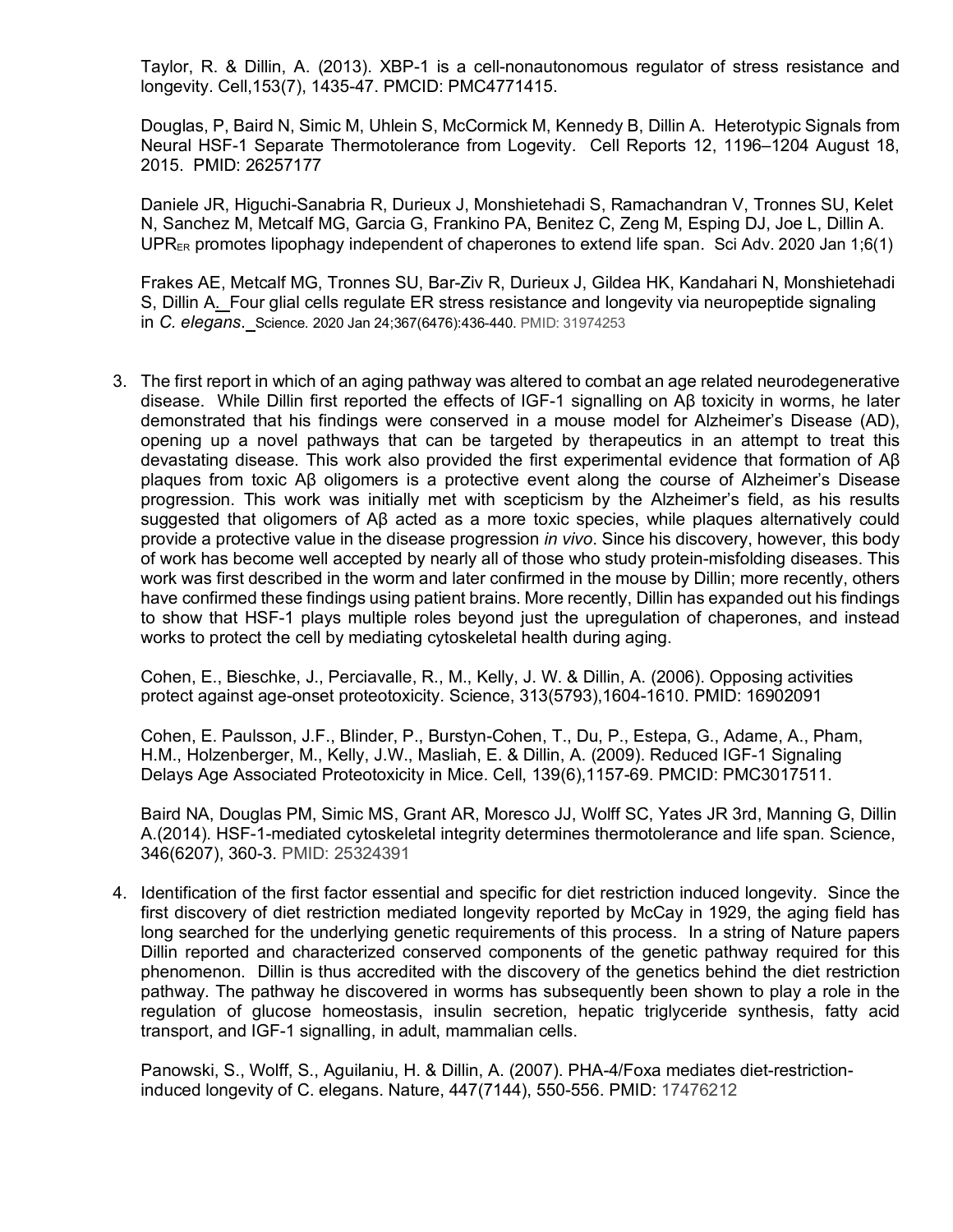Mair, W., Morantte, I., Rodrigues, A.P.C., Manning, G., Montminy, M., Shaw, RJ., Dillin, A. (2011) CRTC-1 couples energy homeostasis to longevity. Nature, Feb; 470(7334):404-8. PMCID:21331044.

Carrano, A., Liu, Z., Dillin, A. & Hunter, T. (2009). A conserved ubiquitination pathway determines longevity in response to diet restriction. Nature, 16(7253), 369-399. PMCID: PMC2746748.

5. First identified that mice lacking TRPV1 pain receptors are long-lived, displaying a youthful metabolic profile at old age. Dillin then found evidence that levels of the secreted peptide CGRP were negatively associated with metabolic health during aging. These data suggest that ablation of select pain sensory receptors or the inhibition of CGRP is associated with increased metabolic health and control longevity.

Riera CE, Huising MO, Follett P, Leblanc M, Halloran J, Van Andel R, de Magalhaes Filho CD, Merkwirth C, Dillin A. (2014) TRPV1 pain receptors regulate longevity and metabolism by neuropeptide signaling. Cell. 2014 May 22;157(5):1023-36. PMID: 24855942

6. Made the discovery that one of the by-products of longevity is an increased proteasome activity and "stemness" in somatic cells upon a block in reproduction. The somatic cells of worms without a germline are capable of mounting an enhanced defence against proteotoxic stressors such as those found in Huntington's Disease. Mammalian embryonic stem cells also exhibit a similar heightened level of proteostasis that is determined by the activity of its proteasome.

Vilchez D, Morantte I, Liu Z, Douglas PM, Merkwirth C, Rodrigues AP, Manning G, & Dillin A. (2012). RPN-6 determines C. elegans longevity under proteotoxic stress conditions. Nature, 489(7415), 263-8. PMID: 22922647

Vilchez D, Boyer L, Morantte I, Lutz, M, Merkwirth C, Joyce D, Spencer B, Page L, Masliah E, Berggren WT, Gage FH, and Dillin A. Increased proteasome activity in human embryonic stem cells is regulated by PSMD11. Nature. 2012: 489(7415):304-8. PMID: 22972301.

# **D. Additional Information: Research Support and/or Scholastic Performance**

Ongoing Research Support R01ES021667 (Dillin, PI) 03/01/2012-06/30/2022 NIH Distal Mitochondrial Signaling in a Multicellular Organism The major goal of this project is to perform research on how mitochondrial stress in one cell type can be communicated to a distal cell type. Role: PI

R01AG055891 (Dillin, PI) 04/01/2017-03/31/2022 NIH/NIA The Collapse of Proteostasis during Aging is Mediated by Cytoskeletal Actin Functions The major goal of this project is to perform research towards the cytoskeleton's role in maintaining the overall health of the cell Role: PI

R37AG024365 (Dillin, PI) 09/01/2004-03/31/2021

NIH/NIA

The Perception of Mitochondrial Stress in Receiving Cells The major goal of this project is to determine how distal tissues can sense mitochondrial stress in other tissues, and how their own form and function might change in response to distal mitochondrial signaling. Role: PI

R01 AG059566 (Dillin, PI) 7/15/2018 – 3/31/2023